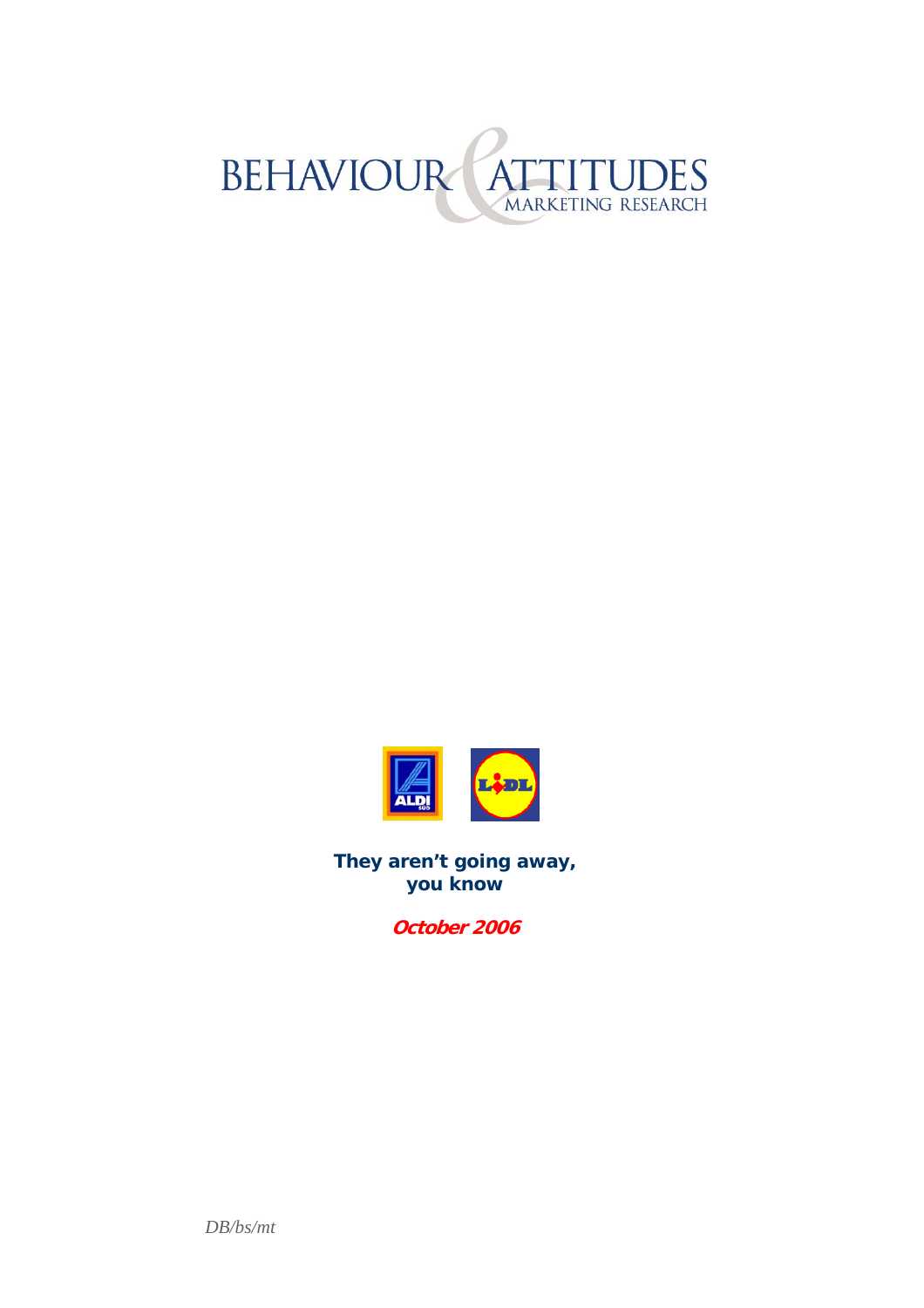#### **Table of Contents**

|                    | <b>INTRODUCTION</b>                                                                   | 3               |
|--------------------|---------------------------------------------------------------------------------------|-----------------|
|                    | <b>NOTE ON REPORT FORMAT</b>                                                          | 4               |
|                    | <b>SUMMARY &amp; CONCLUSIONS</b><br><b>Expenditure Patterns</b><br><b>Store Usage</b> | 5<br>5<br>6     |
| <b>CHAPTER ONE</b> |                                                                                       | 7               |
|                    | <b>GROCERY PRICE PERCEPTIONS</b>                                                      | $\overline{7}$  |
| 1.1                | A slow down in grocery spending                                                       | $\overline{7}$  |
|                    | 1.2 Significant variations in spend by store                                          | 8               |
| 1.3                | A continuing conflict between perceptions and reality                                 | 10              |
| <b>CHAPTER TWO</b> |                                                                                       | 14              |
| <b>STORE USAGE</b> |                                                                                       | 14              |
|                    | 2.1 Market Share Estimates                                                            | 15 <sub>1</sub> |
|                    | 2.2 Aldi/Lidl - Brand Status Check                                                    | 18              |
|                    | <b>CHAPTER THREE</b>                                                                  | 21              |
|                    | <b>EVALUATING THE ALDI/LIDL OFFER</b>                                                 | 21              |
| 3.1                | <b>Quality of Product</b>                                                             | 21              |
|                    | 3.2 Range of Choice                                                                   | 22              |
|                    | 3.3 Value for Money                                                                   | 23              |
|                    | 3.4 Price vs. main supermarkets                                                       | 24              |
| 3.5                | Future usage plans                                                                    | 25              |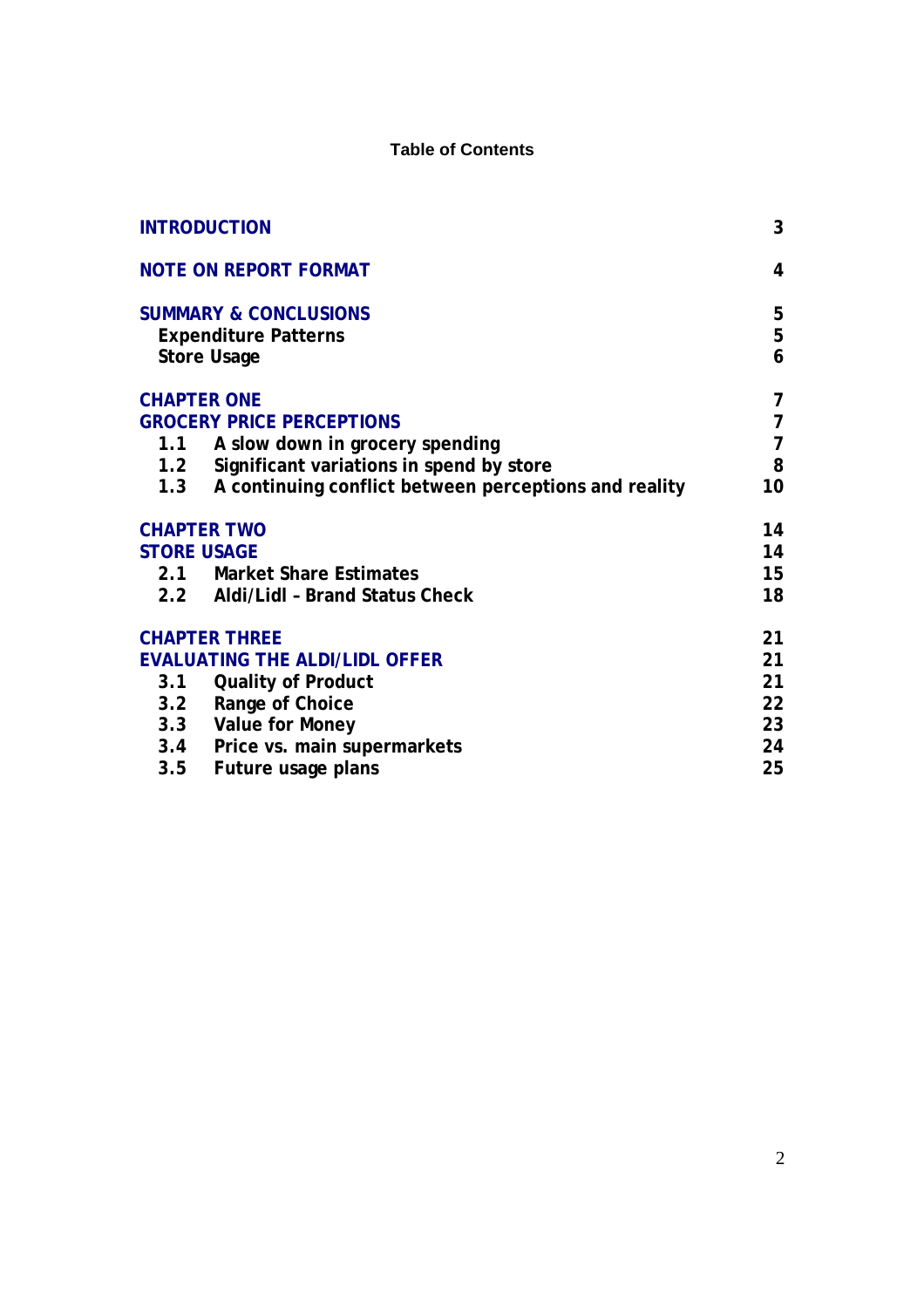# <span id="page-2-0"></span>**INTRODUCTION**

This report presents the findings of a grocery shopping survey carried out by Behaviour & Attitudes during October 2006.

The survey is the latest in a series which began in 2002, designed to track the impact of Aldi/Lidl in the Irish market.

The questionnaire for the survey was very similar to that used in earlier phases of the tracker but with a couple of additional questions designed to establish frequency of shopping in Aldi and Lidl, and items bought on the last occasion.

The questionnaire was included in our Barometer survey for October 2006. Barometer is a syndicated survey covering a nationally representative sample of 1,200 adults. The bulk of the questionnaire for this survey focussed on people within that sample who claimed to be mainly responsible for household shopping: 674 people in total.

The sample for the survey is quota controlled to be representative of the national population in terms of gender, age, social class, region and area of residence.

All interviewing on the project was conducted by trained members of the Behaviour & Attitudes' fieldforce, working under supervision and within the guidelines of AIMRO and ESOMAR.

Fieldwork was carried out between 2<sup>nd</sup> and 11<sup>th</sup> October 2006.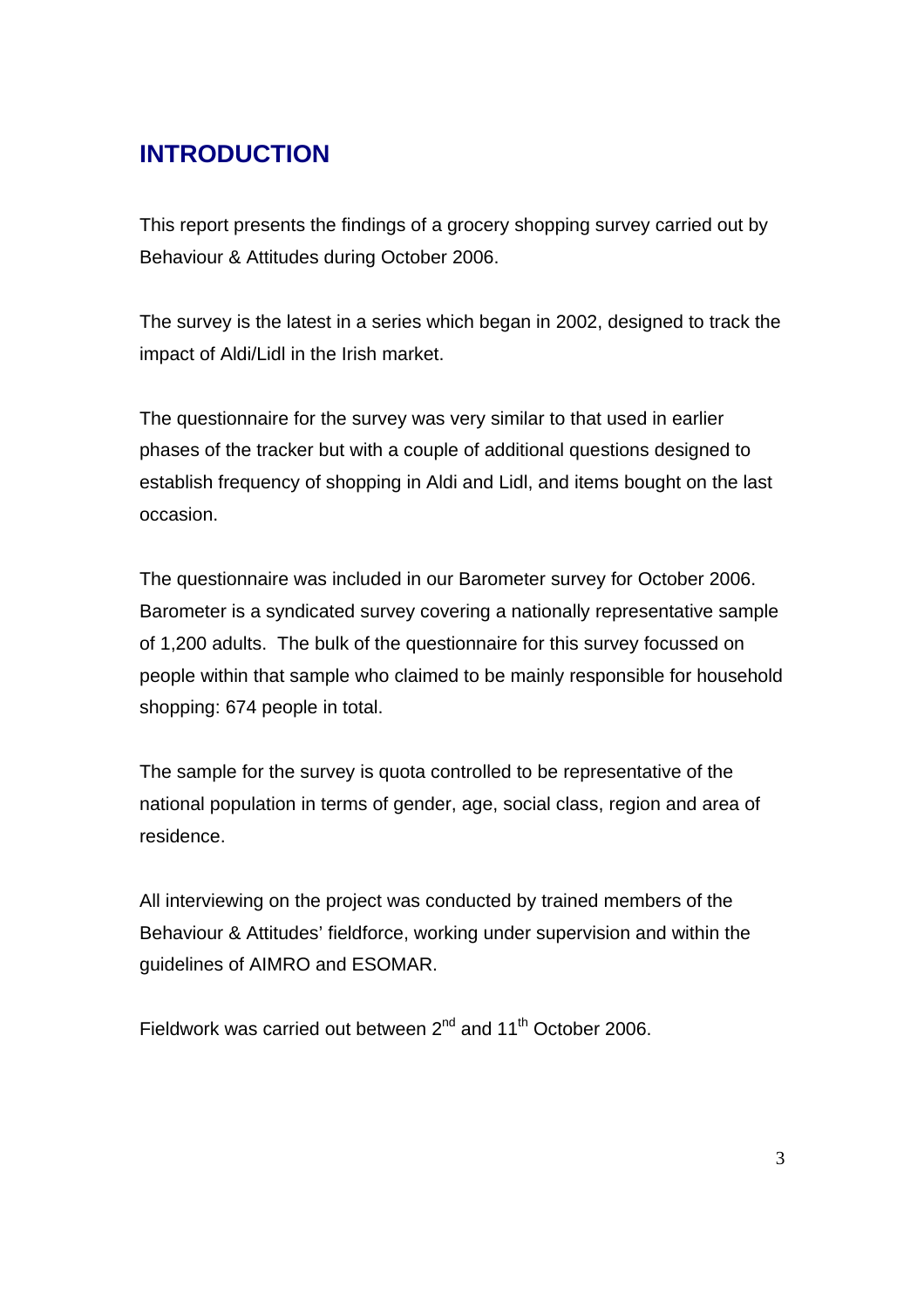# <span id="page-3-0"></span>**NOTE ON REPORT FORMAT**

Following on from this introduction we present a brief resume of the key findings from the research. This is then followed by a more detailed commentary supported by relevant charts and summary tables.

The report is completed by a set of technical appendices covering an analysis of the sample, the sampling locations for the survey and a copy of the questionnaire used. Full tabular results of the survey are available on request.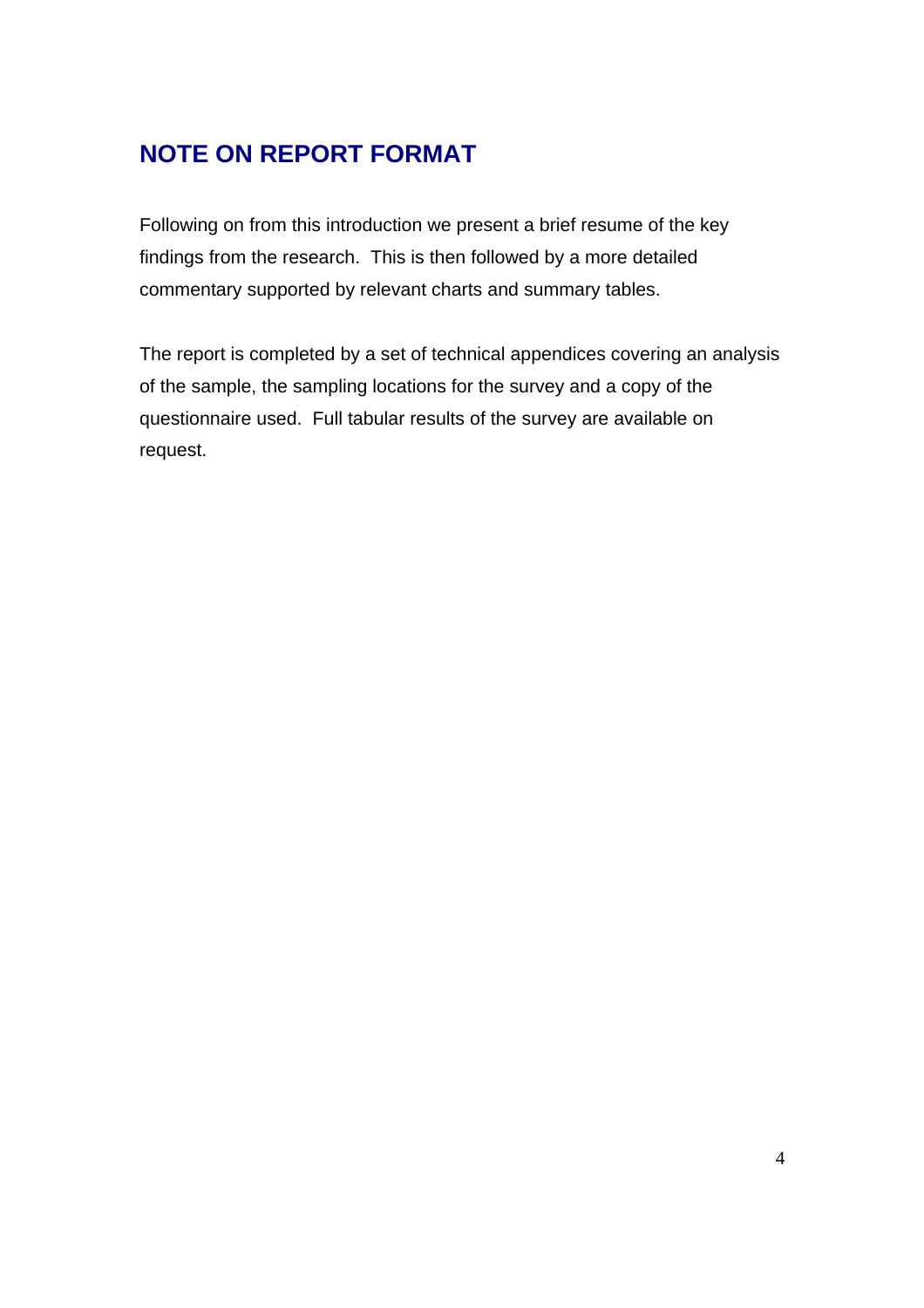# **SUMMARY & CONCLUSIONS**

<span id="page-4-0"></span>The main findings of this study can be summarised as follows:

### **Expenditure Patterns**

- The average expenditure per household on groceries in 2006 was €133.
- This represents only a 1% increase on the previous year: the lowest increase recorded in the series which has run since 2002.
- There are variations in expenditure patterns, depending on the store used and, very importantly, depending on household size.
- Although average expenditure per household in Aldi and Lidl stores is relatively close to the national average  $(\epsilon 127)$ , that expenditure tends to be predominately in larger than average households.
- Consumers continue to exaggerate the scale of grocery price increases from one year to the next.
- Having said that, there is some evidence of a reduction in the tendency for consumers to see year on year increases as very large.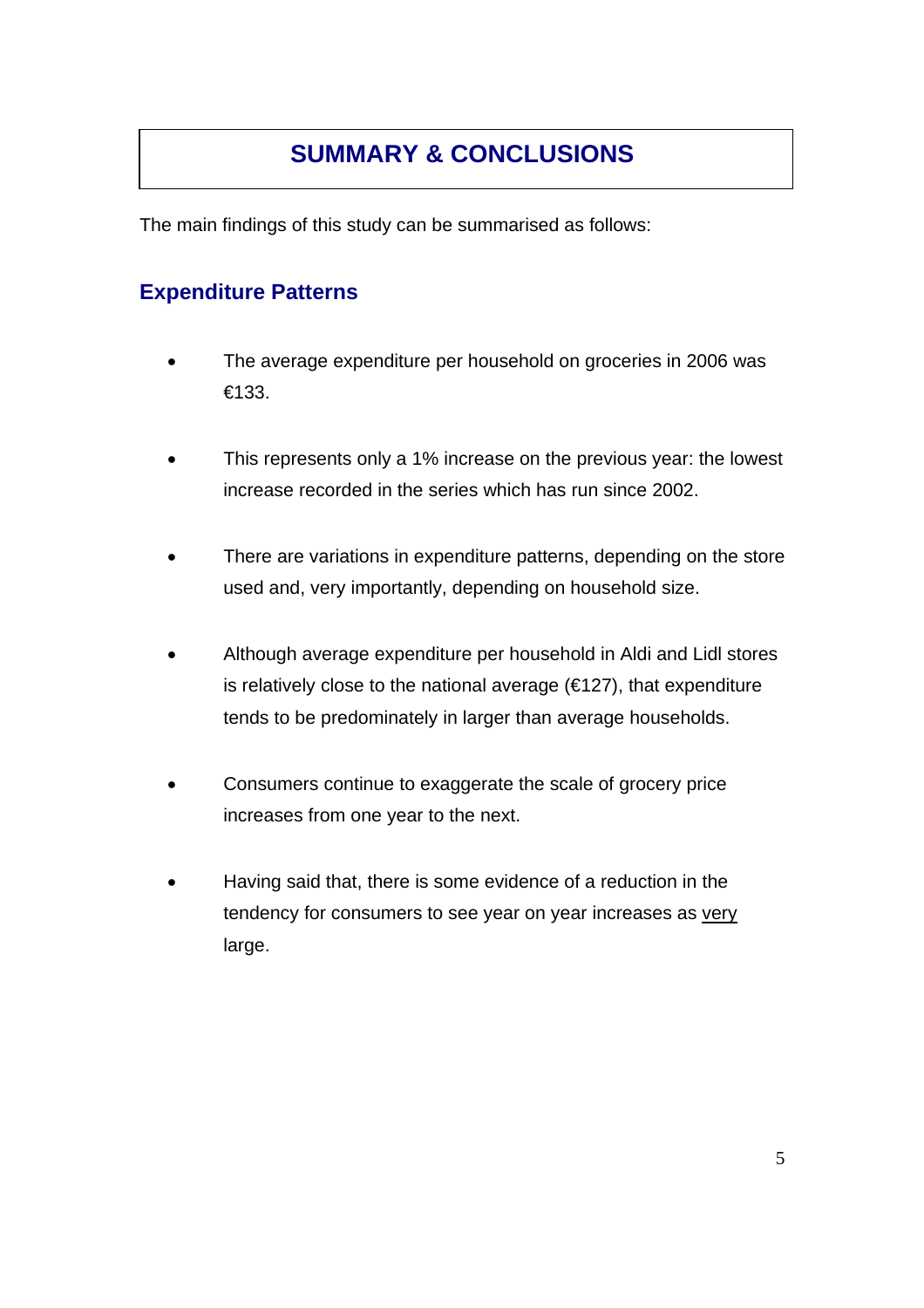### <span id="page-5-0"></span>**Store Usage**

- The rank order of popularity of the main store options has changed relatively little in 2006 except that:
	- o Symbol Groups are continuing to grow in popularity.
	- o So are the LRD's (Aldi and Lidl).
- Both Aldi and Lidl record increases in trial levels and in the numbers choosing these stores as their main shop (still low overall).
- Monthly usage levels have changed very little since 2005.
- Shoppers in both outlets continue to use them for a wide range of items.
- Ratings of Aldi and Lidl for quality of products and range of choice have diminished slightly in 2006, but perceptions of the value for money they offer continue to be seen as compelling.
- The future shopping plans of consumers suggest that the share gains by Aldi and Lidl may be coming towards a peak, although this is likely to be influenced significantly by the possibility of store numbers increasing within these chains in the months ahead.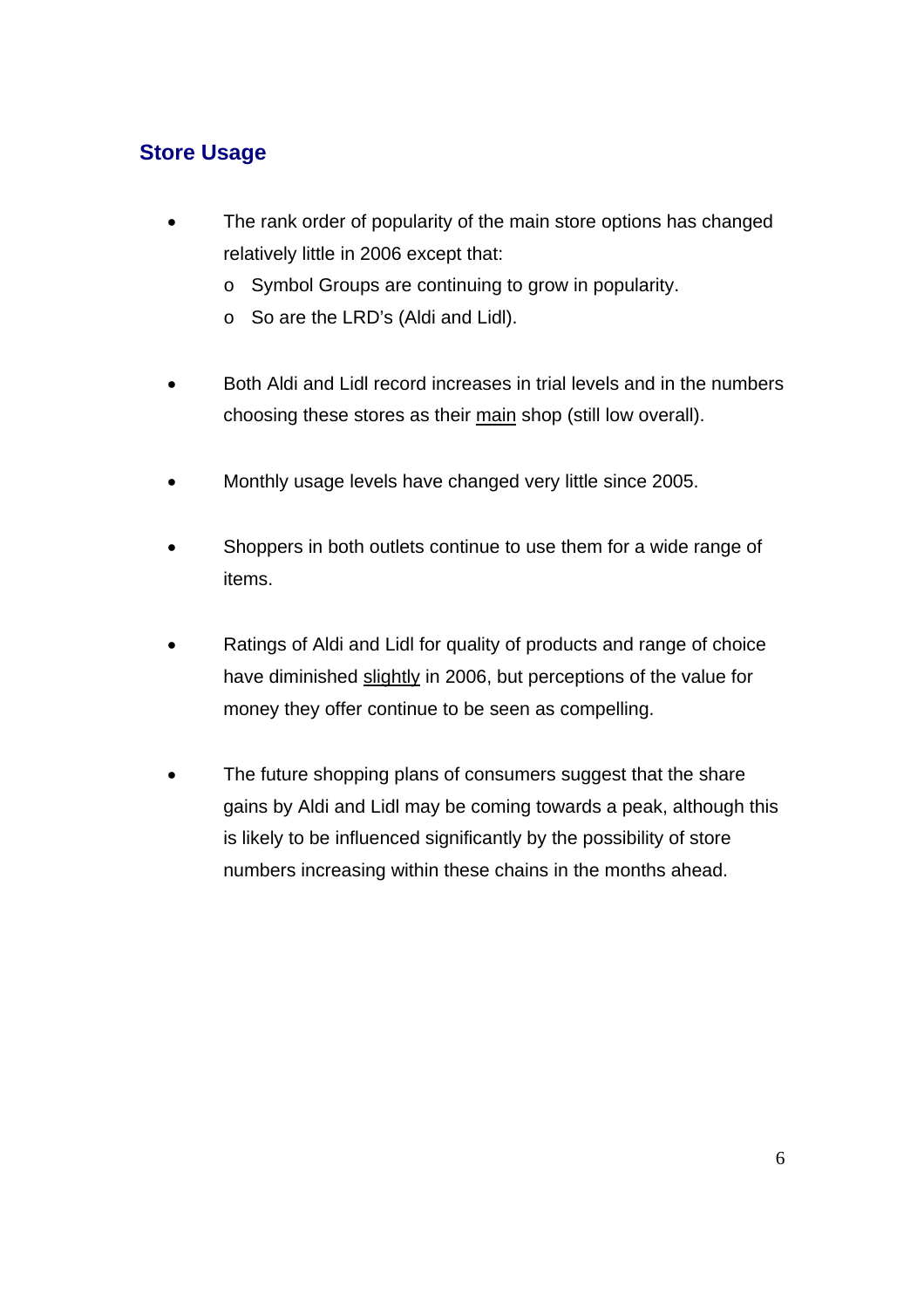# **CHAPTER ONE**

# **GROCERY PRICE PERCEPTIONS**

## <span id="page-6-0"></span>**1.1 A slow-down in grocery spending**

Despite the generally favourable economic climate, the indictors from the latest stage of this tracker suggest a slow-down in the rate of increase in grocery spending in the past 12 months. This is evident below.



In 2006 the average household claimed to spend €133 per week on groceries. This represents only a 1% increase on last year and is in fact the lowest increase recorded in the series to date.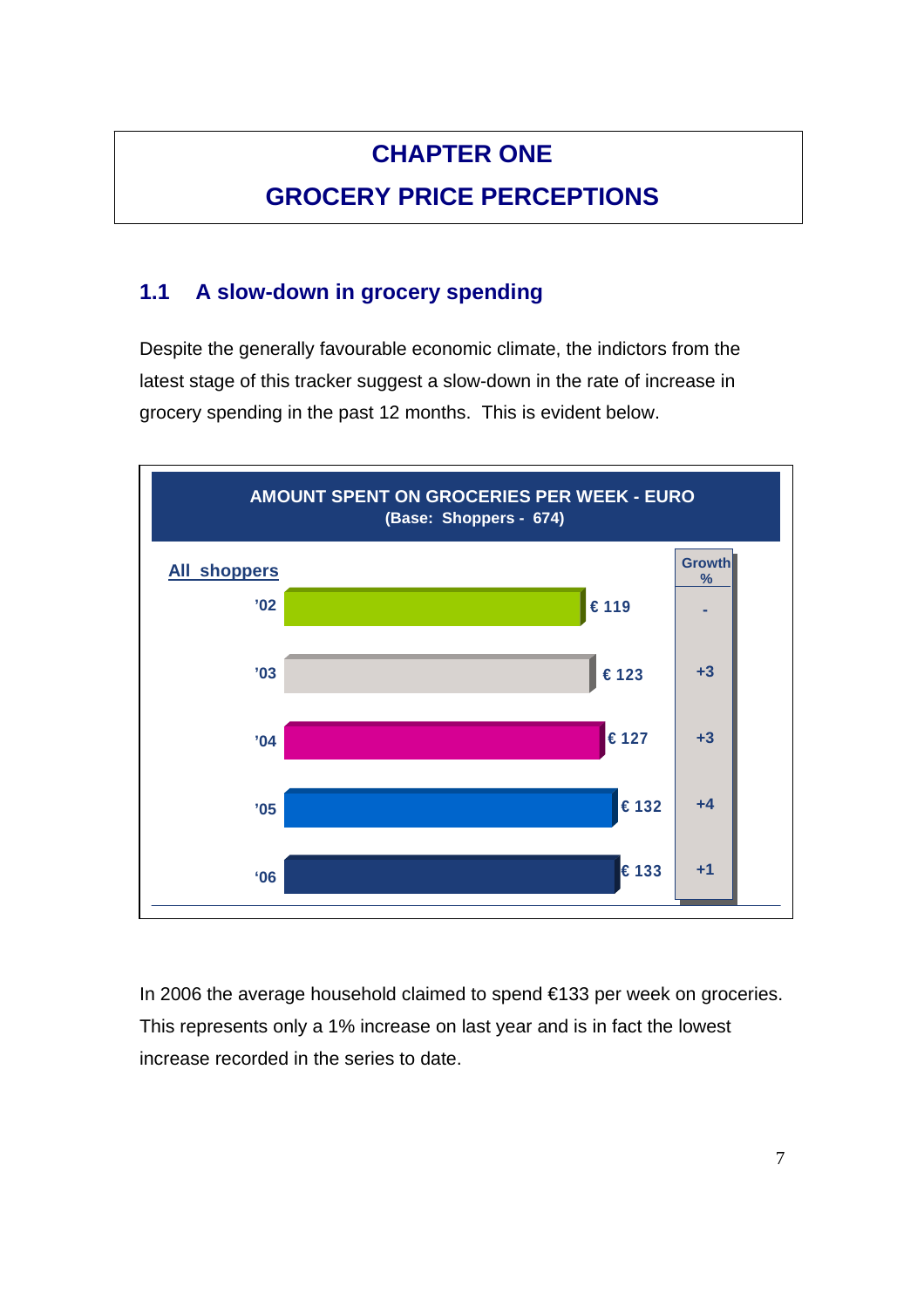## <span id="page-7-0"></span>**1.2 Significant variations in spend by store**

As we have found in earlier surveys, there are significant variations in the amount spent per household depending on the main store chosen for grocery shopping. The amounts spent, in rank order, are evident from the following chart:



Superquinn and Dunnes Stores tend to have above average levels of spend. The spend level per household is about average in SuperValu and Tesco while spending in Aldi/Lidl and Symbol Groups tends to be below average.

In this chart we have compared the average spend per household for this year with the average over the preceding four years.

The overall average increase in grocery spending over that time has been 6%. Most stores have had increases which line up with that general average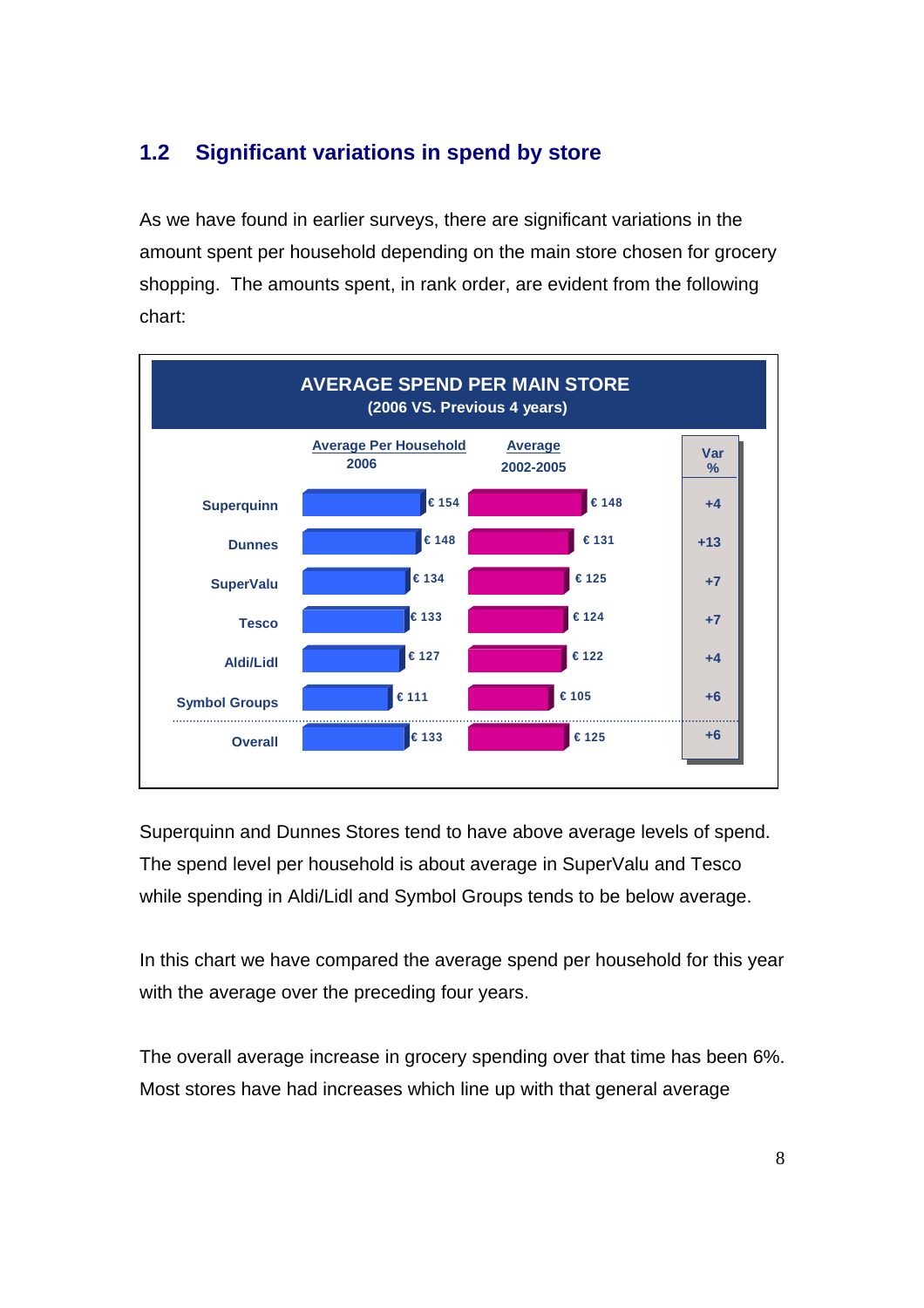increase: Dunnes is the one exception in this regard. Aldi and Lidl seen to be containing their increases well within the norm.

Of course, there are a number of factors that influence these patterns of spend. One of the major points of difference arises because of the popularity of different outlets with different categories of consumers. One key classification in this context is that of household size. If one divides the average amount spent per household by the typical household size, one can arrive at a better estimate of the average spend per individual consumer. This is done in the following chart:



Superquinn and the Symbol Groups are the stores with the highest overall expenditure per person. In the case of the Symbol Groups, one can see that these stores tend to be used by much smaller than average households.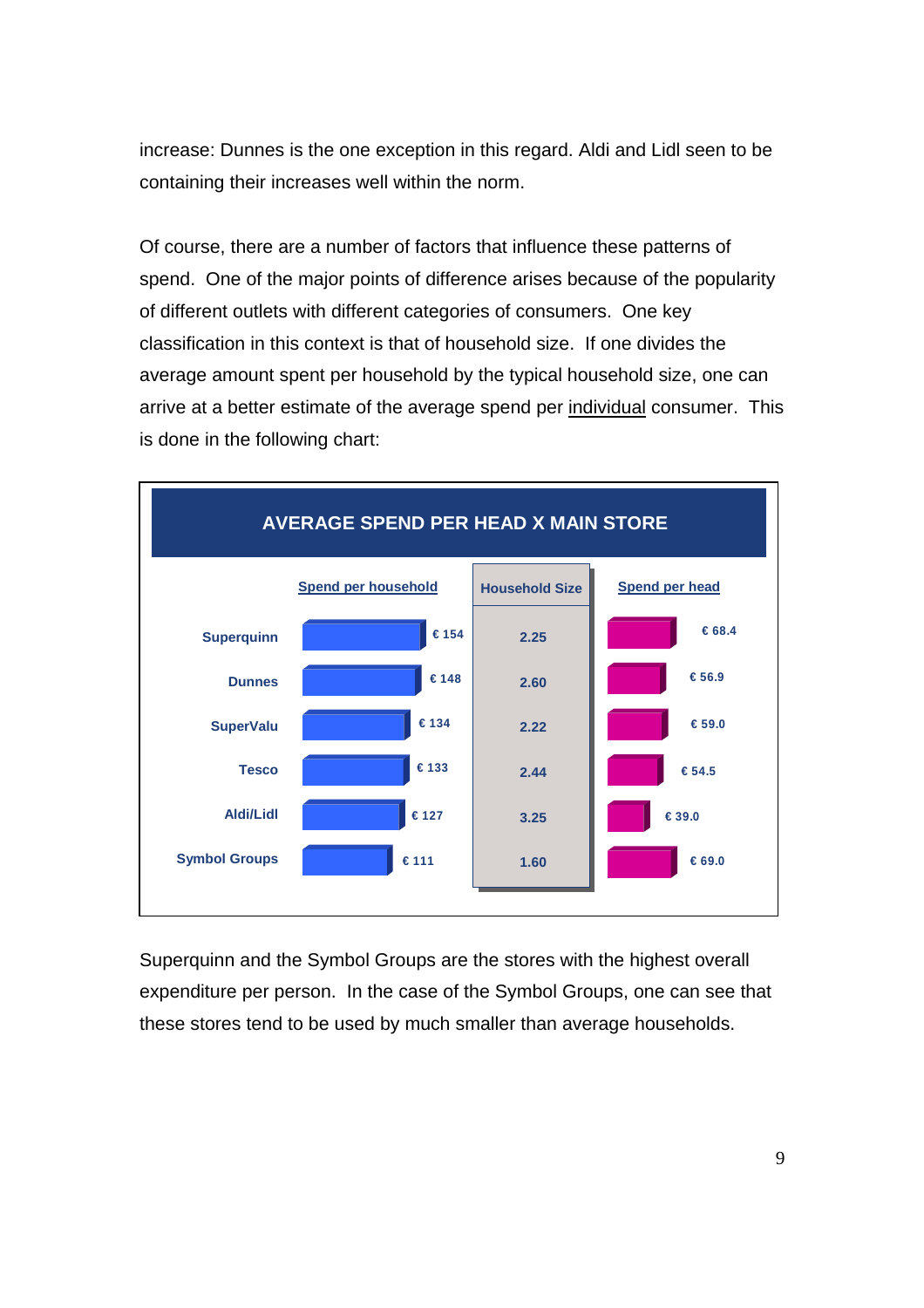<span id="page-9-0"></span>Aldi and Lidl represent the opposite end of the spectrum. They tend to be popular with much larger than average households so that the spend per individual for Aldi and Lidl is, relatively speaking, quite low.

#### **1.3 A continuing conflict between perceptions and reality**

One of the interesting phenomena which has emerged in this series of surveys is the gap which exists between actual increases in household expenditure on groceries and people's perceptions of those increases. This pattern has recurred in this current year and is illustrated below:



As we saw earlier, the average household spends about €133 per week on groceries. When we ask those shoppers how much they think they were spending a year ago, their average estimate is €117.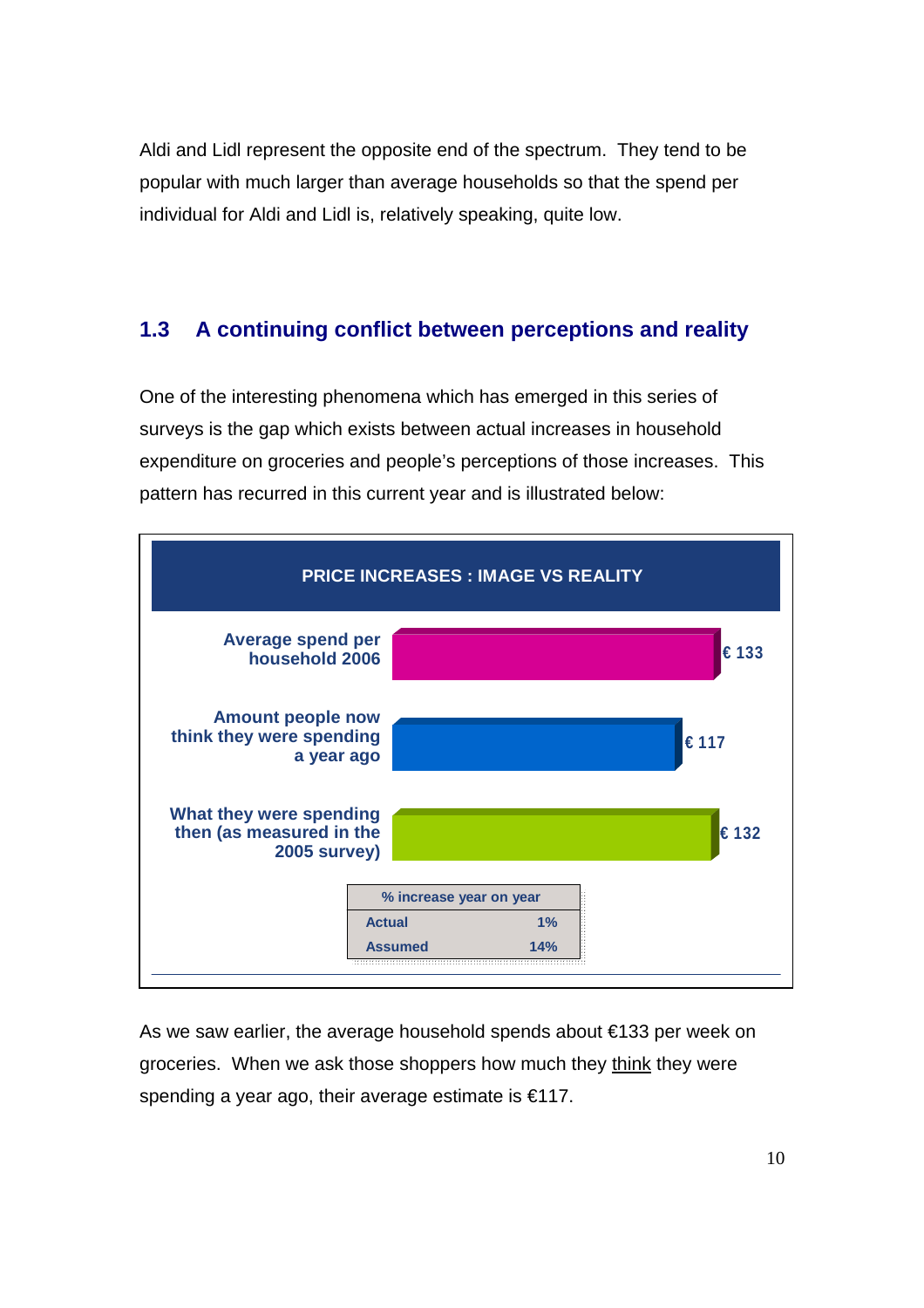However, if we check back to last years' survey we can establish that the real figure then was €132.

The overall implication therefore is that grocery price spending has increased by only 1%, but people assume that it has gone up by 14%.

This kind of disparity has been evident in each survey in this series as is shown here:



The gap between perceptions and reality is remarkably consistent from one year to the next. The implication of course, is that people think that their grocery prices are rising much more quickly than really is the case.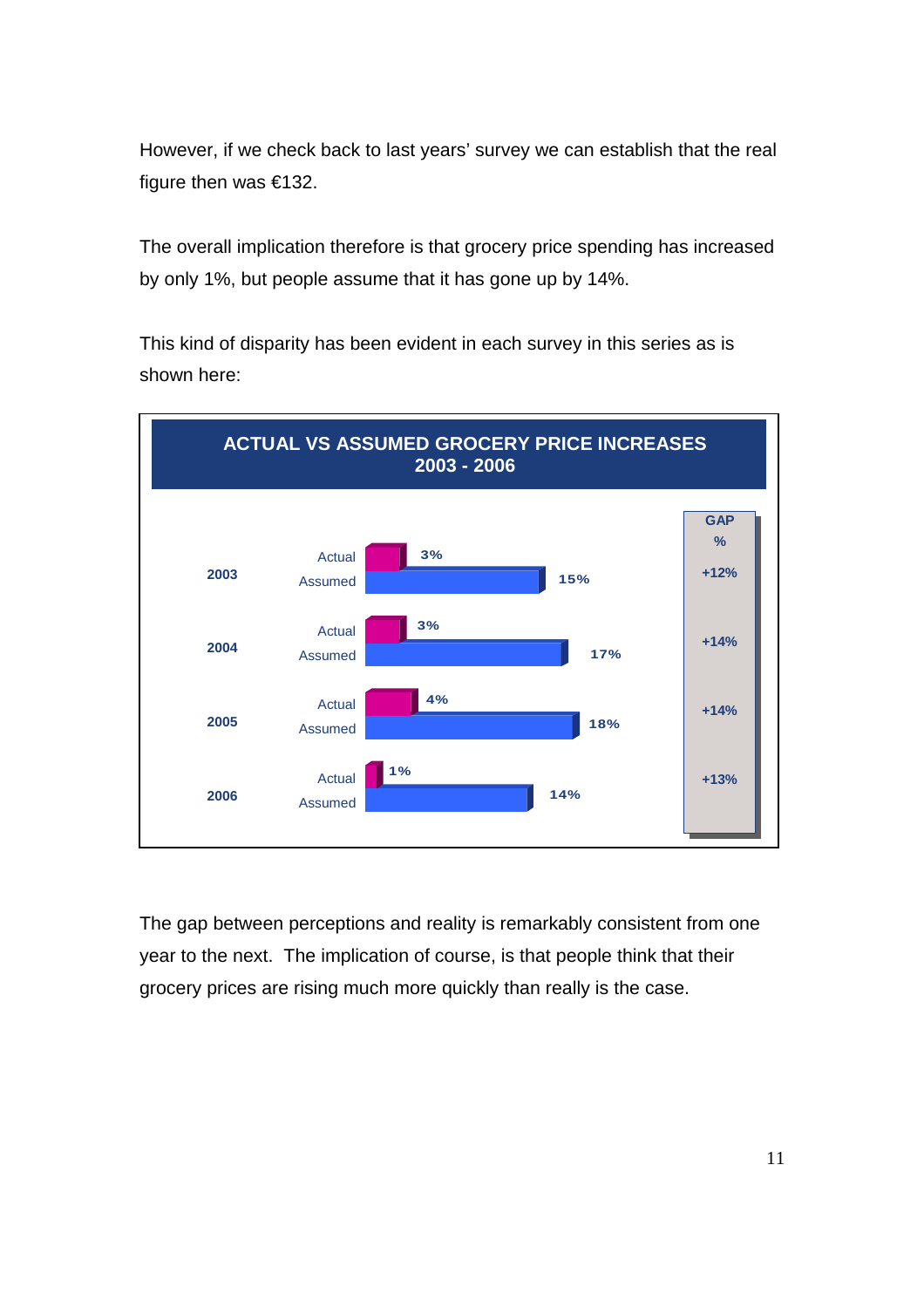That impression is confirmed if we ask people a direct comparative question. Comparing this year with last year, do people feel that they are spending more or less than the previous year? The evidence is quite stark



Over each of the past five years people are convinced that their grocery expenditure is rising quite sharply. The one comforting indicator is that the proportion who are classifying the increase as "much higher" rather than "a little higher" is beginning to shrink over time.

As we have seen in the past, people who spend above average amounts on their grocery shopping tend to be most convinced that prices are escalating ahead of inflation.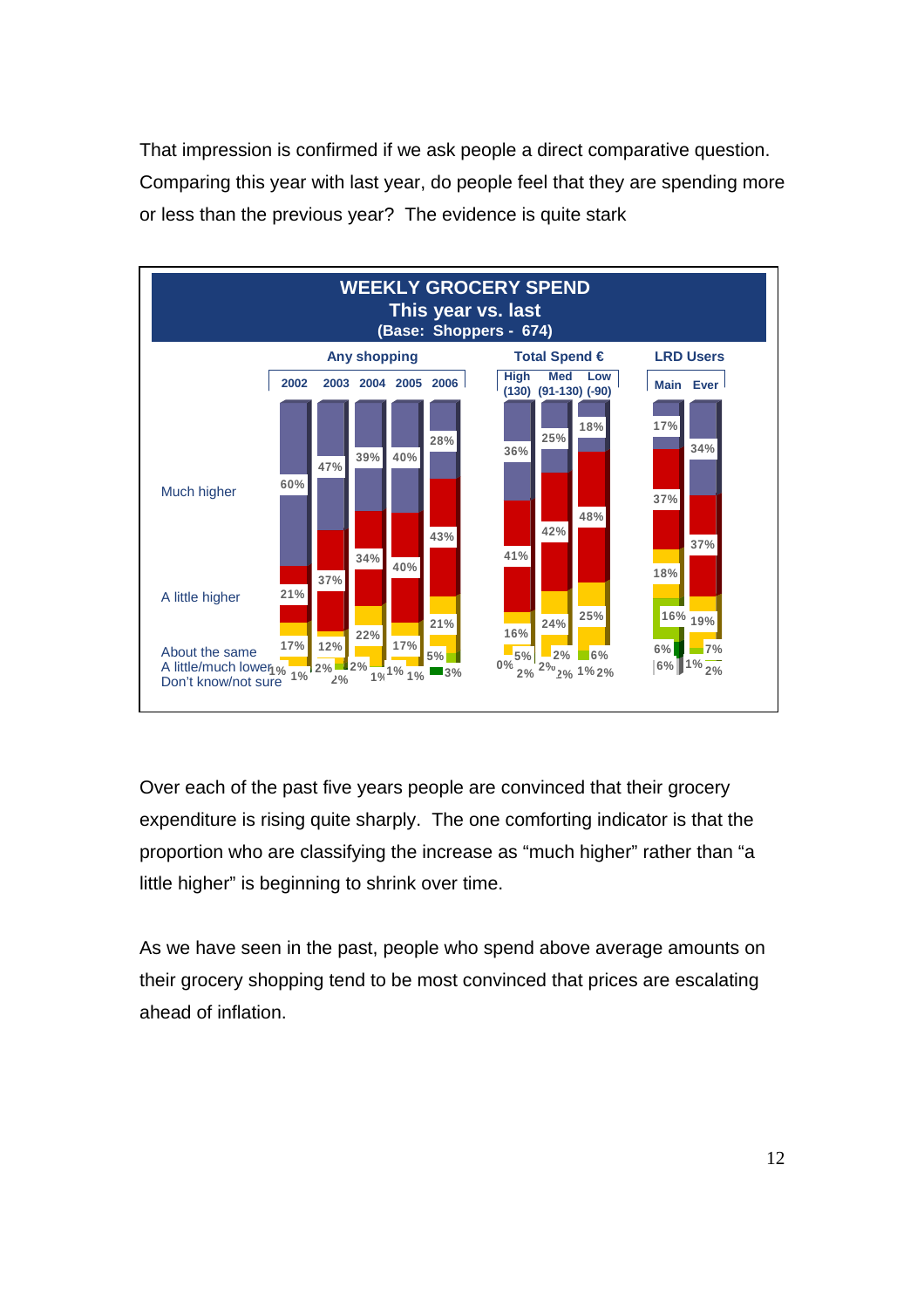Limited Range Discount users (people who ever use Aldi and Lidl) are not very different from the average consumer in this respect. However it is noticeable that people who use Aldi or Lidl for their main grocery shopping feel they are faring better than most in escaping the worst consequences of significant grocery price increases.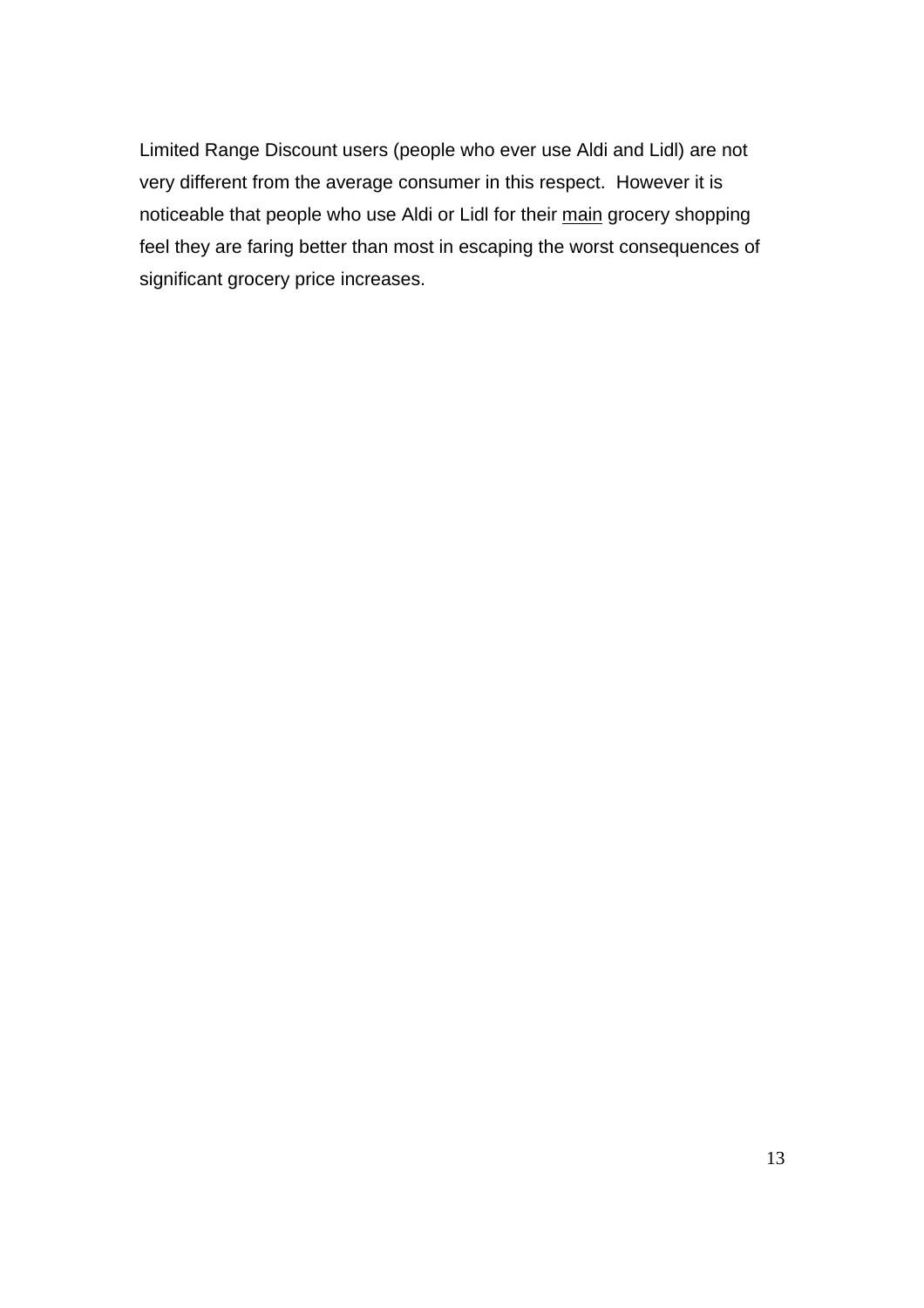# **CHAPTER TWO STORE USAGE**

<span id="page-13-0"></span>The reported level of usage of individual stores (either occasionally or regularly) in 2006 is broadly in line with the average levels reported in earlier years.



The stores that seem to be faring slightly better than average currently are Tesco, Symbol Groups and, most especially, Aldi and Lidl.

The implications are that the LRD phenomenon has not peaked as yet.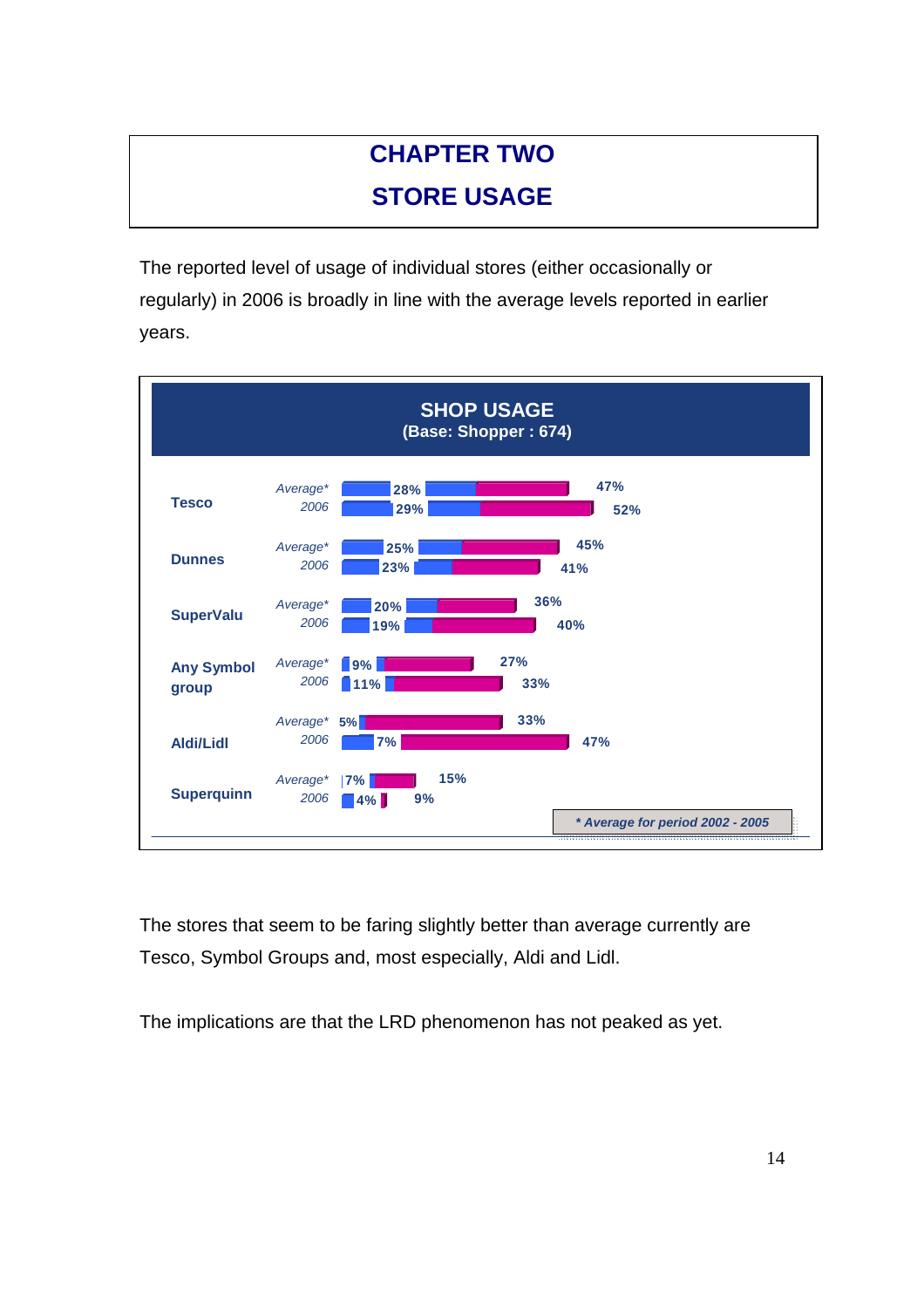### <span id="page-14-0"></span>**2.1 Market Share Estimates**

This evidence is collaborated by the market share estimates derived from the survey work. In this survey, as in earlier ones, shoppers were asked how much, out of every €100, they spend on groceries, would they spend in each of the main retailers. The resultant estimates are summarised below drawing comparison between the 2006 data and the average for the preceding four years.



The estimates and the movements compared to the long term average, all line up with the reported store usage information summarised earlier. The estimated market share on this basis for Aldi and Lidl combined is 17%, double the figure reported in the first survey in 2002.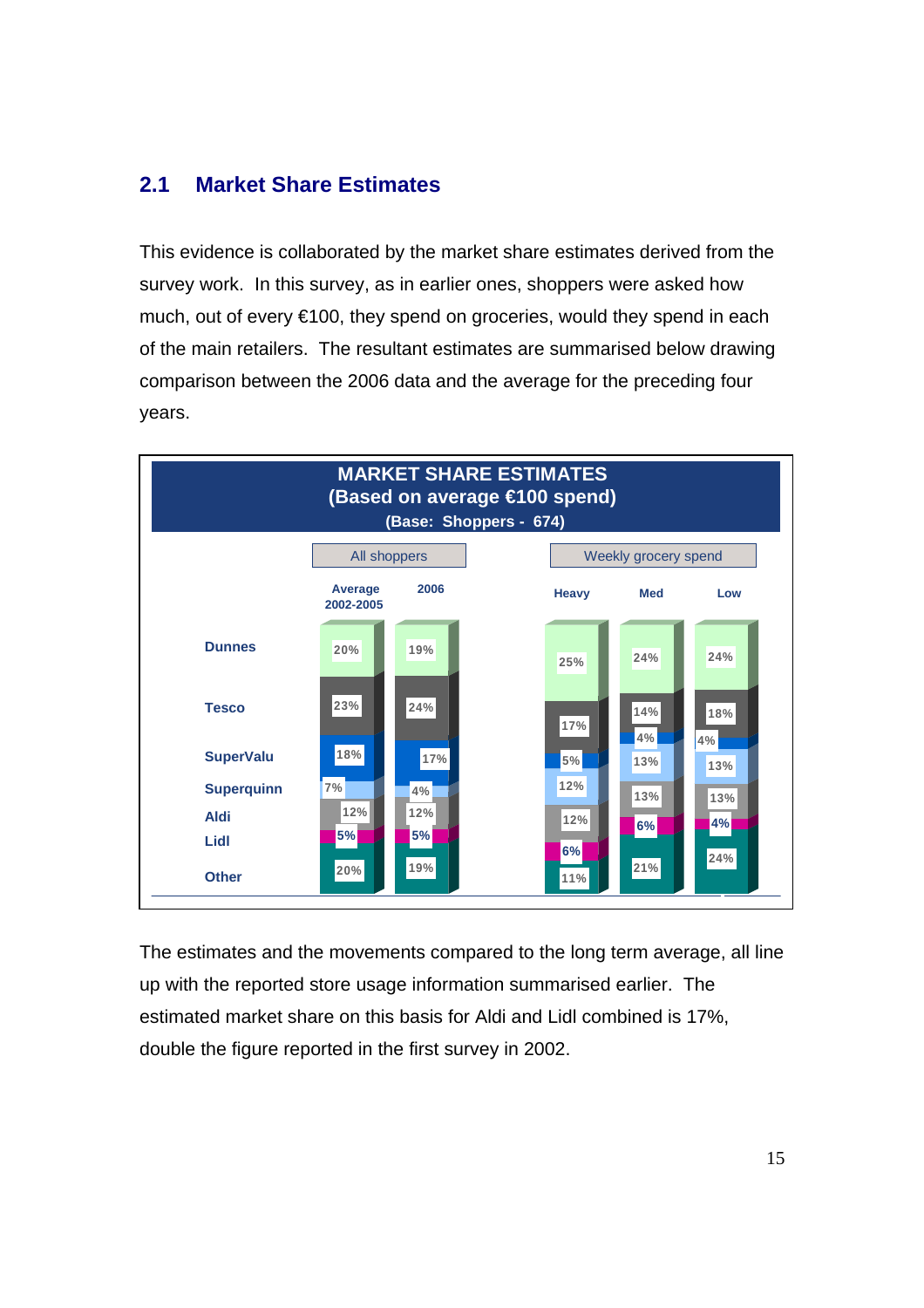Aldi and Lidl seem to fare equally well with spenders at all category levels, heavy, medium and light. This is broadly in line with most retailers although it is clear from this survey, as in earlier projects, that Dunnes Stores fares particularly well with people whose grocery spend is higher than average. This links to the popularity of Dunnes Stores with larger than average households (as described earlier). The implication is that the overall market share for Dunnes is probably higher than indicated by the average pattern of responses. In other words if one took into account the atypically higher spend in Dunnes Stores this would boost their market share.

We continue this market share analysis, considering the implications for other demographic variables, in the following chart.



Tesco continues to show particular strength among younger housewives from middle class and urban backgrounds.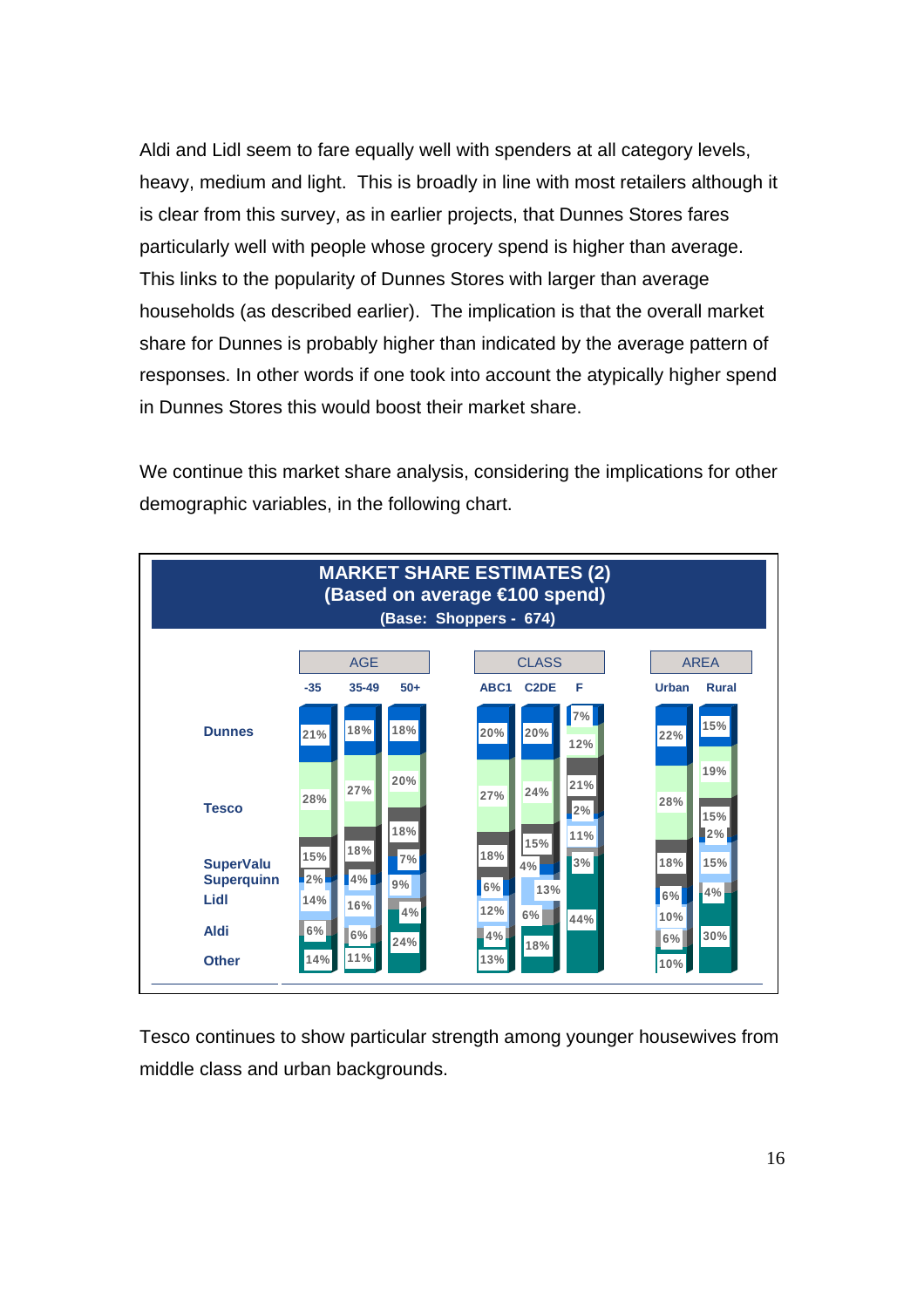Dunnes' appeal is more evenly spread in age and social class terms (with the exception of the farming section).

SuperValu continues to have a slightly older appeal and performs best among middle class people and those from farming backgrounds.

The particular strength of Aldi and Lidl tends to lie among housewives in the 35-49 age group (those with children) with a slightly greater strength evident among working class than middle class consumers.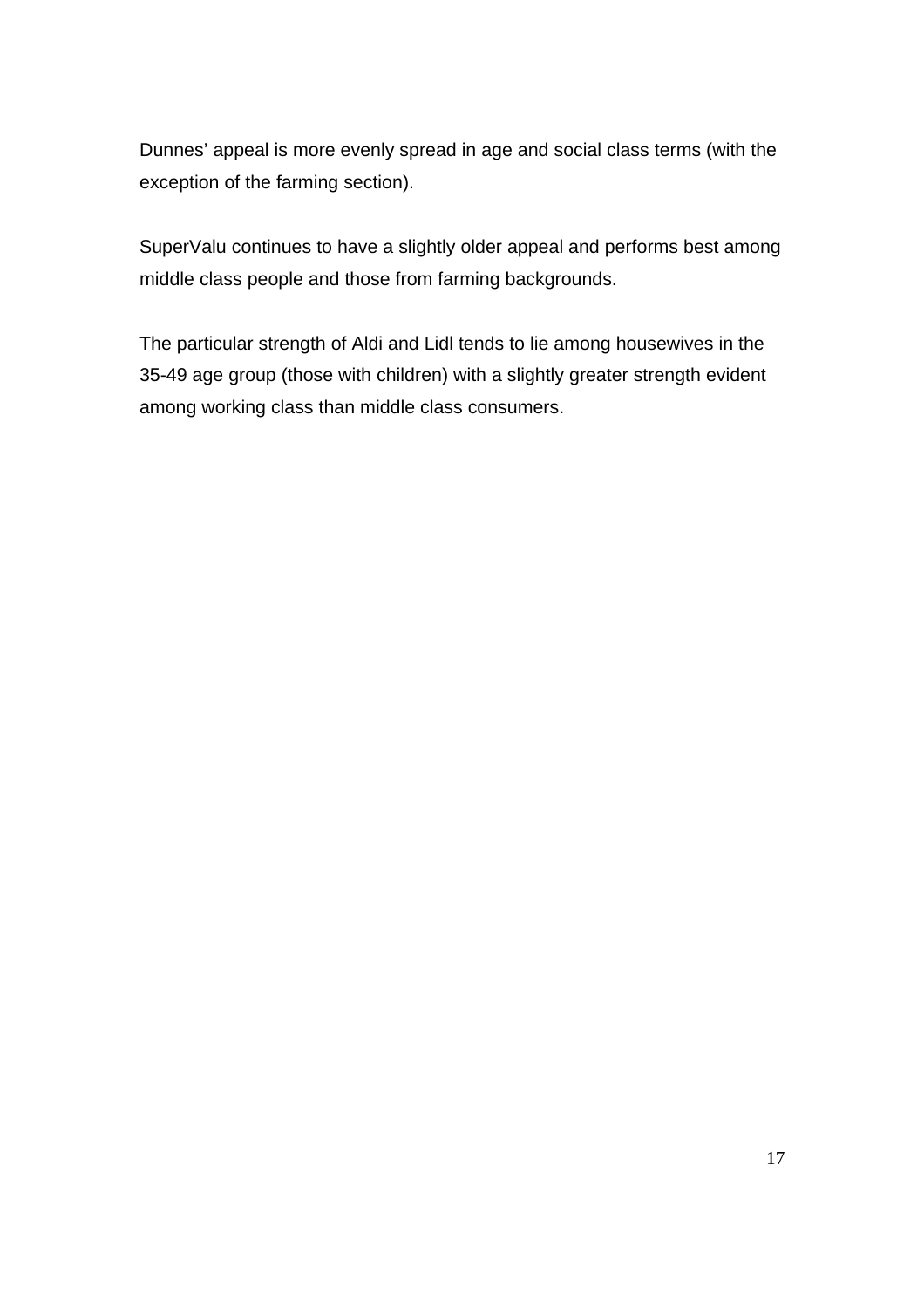# <span id="page-17-0"></span>**2.2 Aldi/Lidl – Brand Status Check**

The following chart summarises the key indicators in the performance of Aldi and Lidl for 2006, with figures for 2005 shown in brackets.



It is clear that the two chains of stores have built up high levels of awareness, salience (availability) and trial. These performance indicators are continuing to grow, particularly in the case of Lidl.

The indicators are that the numbers of shoppers using these stores on a monthly basis is beginning to stablise but, within that, the numbers who are choosing them as their main store for grocery shopping are continuing to increase.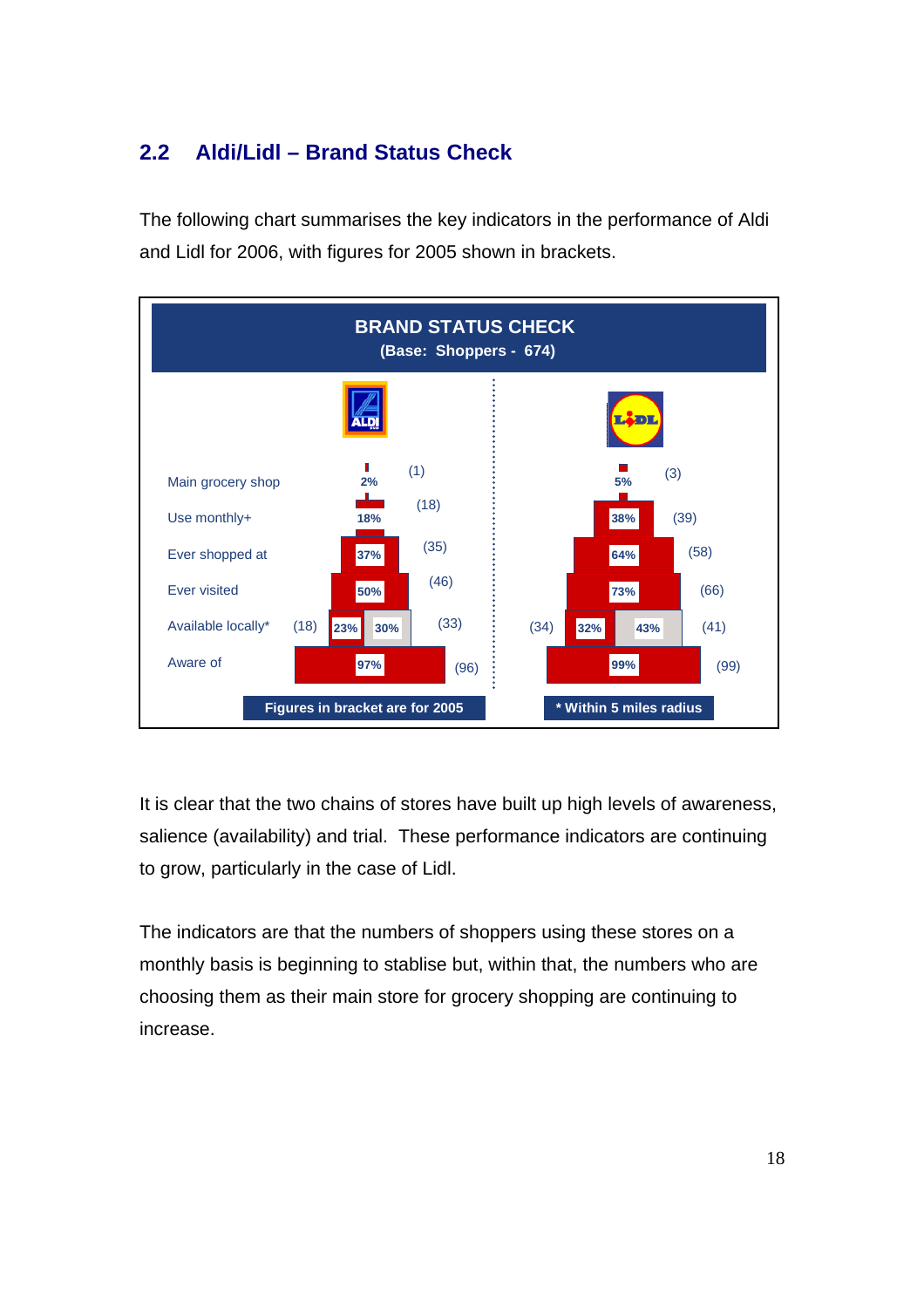That evidence is confirmed if we look at the reported frequency of usage among Aldi and Lidl trialists.



The proportion of all users who use these stores weekly or more often is continuing to rise.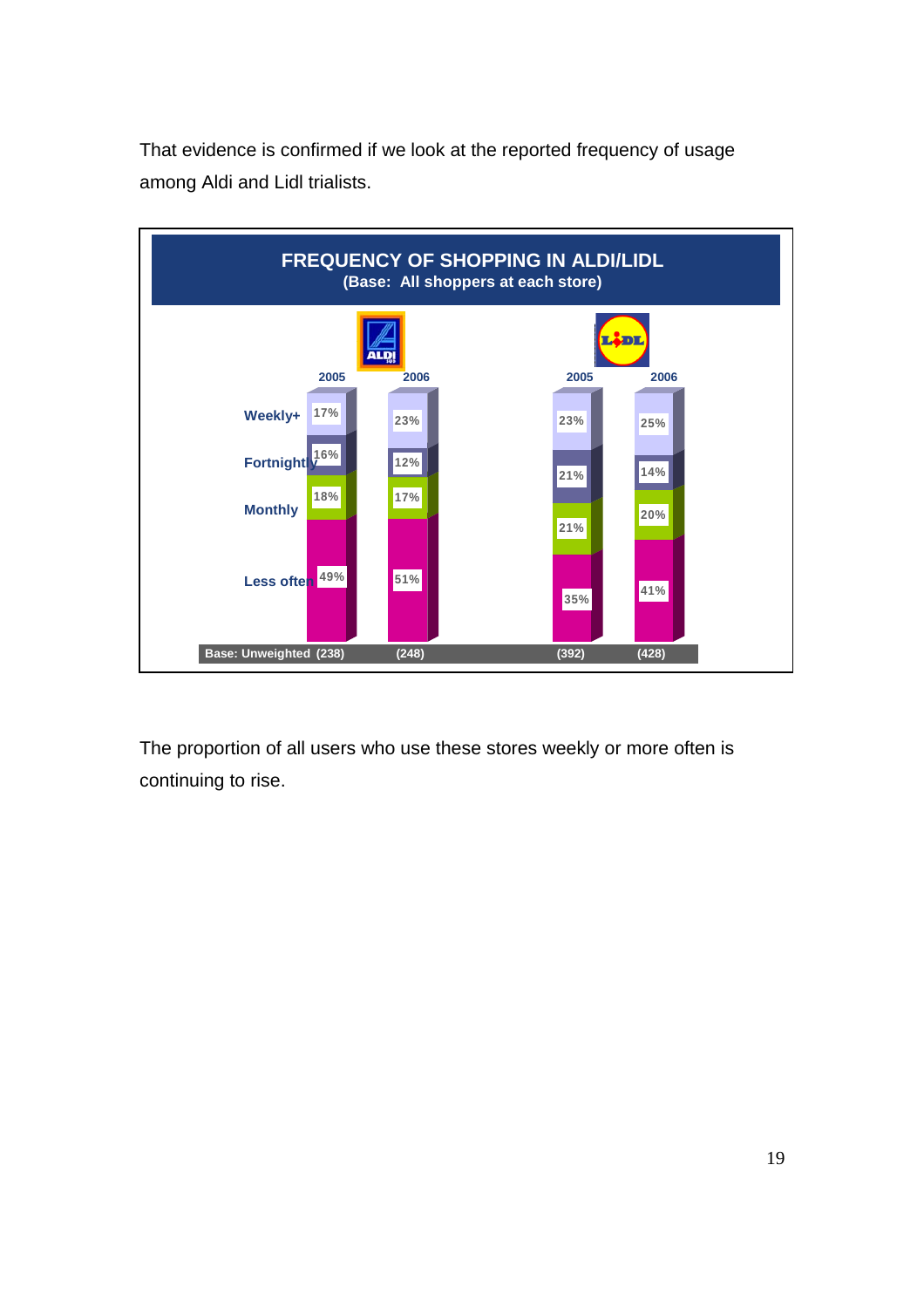It is also the case that shoppers who use these stores buy a wide range of items in them as can be seen here:

| <b>ITEMS BOUGHT ON LAST VISIT (1)</b><br>(Base: All shoppers at each store) |                  |                           |  |  |
|-----------------------------------------------------------------------------|------------------|---------------------------|--|--|
|                                                                             | $\sqrt{2}$       | LDI                       |  |  |
| Base:                                                                       | 409              | 225                       |  |  |
| <b>Household cleaners</b><br>Fresh fruit & veg.                             | $\%$<br>47<br>43 | $\frac{9}{6}$<br>41<br>36 |  |  |
| <b>Toilet tissues/rolls</b>                                                 | 42               | 32                        |  |  |
| <b>Toiletries</b>                                                           | 42               | 34                        |  |  |
| <b>Biscuits</b>                                                             | 36               | 27                        |  |  |
| Detergents/washing powder                                                   | 33               | 30                        |  |  |
| Juices/fruit juices                                                         | 31               | 19                        |  |  |
| <b>Household products</b>                                                   | 31               | 30                        |  |  |
| <b>Cheese</b>                                                               | 29               | 31                        |  |  |
| <b>Frozen foods</b>                                                         | 22               | 21                        |  |  |
| Wine                                                                        | 21               | 16                        |  |  |
| <b>Soft drinks</b>                                                          | 20               | 16                        |  |  |
| <b>Cereals</b>                                                              | 19               | 19                        |  |  |
| <b>Bacon/Rashers</b>                                                        | 18               | 17                        |  |  |
| <b>Confectionery</b>                                                        | 17               | 11                        |  |  |
| <b>Tinned fruit</b>                                                         | 16               | 13                        |  |  |
| Ice cream                                                                   | 16               | 14                        |  |  |
| Cakes                                                                       | 15               | 13                        |  |  |
| <b>DIY items</b>                                                            | 15               | 16                        |  |  |
| Pasta/noodles                                                               | 15               | 14                        |  |  |
| <b>Beer</b>                                                                 | 14               | 12                        |  |  |
| Sauces/ketchup                                                              | 12               | 9                         |  |  |

The range of items purchased continues in the following chart

| <b>ITEMS BOUGHT ON LAST VISIT (2)</b><br>(Base: All shoppers at each store) |     |                 |  |  |
|-----------------------------------------------------------------------------|-----|-----------------|--|--|
|                                                                             | 500 |                 |  |  |
| Base:                                                                       | 409 | 225             |  |  |
| Pet food                                                                    | 谷   | $\overline{\%}$ |  |  |
| <b>Pizzas</b>                                                               | 11  | 13              |  |  |
| <b>Fresh meat</b>                                                           | 11  | 10              |  |  |
| <b>Tinned food (other)</b>                                                  | 11  | 8               |  |  |
| Squash/fruit squash/cordials                                                | 11  | 8<br>           |  |  |
| <b>Nuts</b>                                                                 | 11  | 7               |  |  |
| <b>Hardware</b>                                                             | 10  | 11              |  |  |
| <b>Electrical appliances</b>                                                | 9   | 5               |  |  |
| <b>Chips</b>                                                                | 9   | 9               |  |  |
| <b>Tools</b>                                                                | 9   | 9               |  |  |
| <b>Frozen chicken</b>                                                       | 11  | 7               |  |  |
| <b>Desserts/chilled desserts</b>                                            | 9   | 7               |  |  |
| <b>Rice/cous cous</b>                                                       | 8   | 7               |  |  |
| <b>Spirits</b>                                                              |     | 6               |  |  |
| <b>Flour</b>                                                                | 6   |                 |  |  |
| <b>Pickles/chutney/relish</b>                                               |     | 3               |  |  |
| <b>Footwear</b>                                                             | 3   |                 |  |  |
| <b>Nappies</b>                                                              | 3   | $\overline{2}$  |  |  |
| <b>Furniture</b>                                                            |     | 3               |  |  |
| Other                                                                       | 14  | 14              |  |  |
| <b>Not stated/dk</b>                                                        | 5   | 8               |  |  |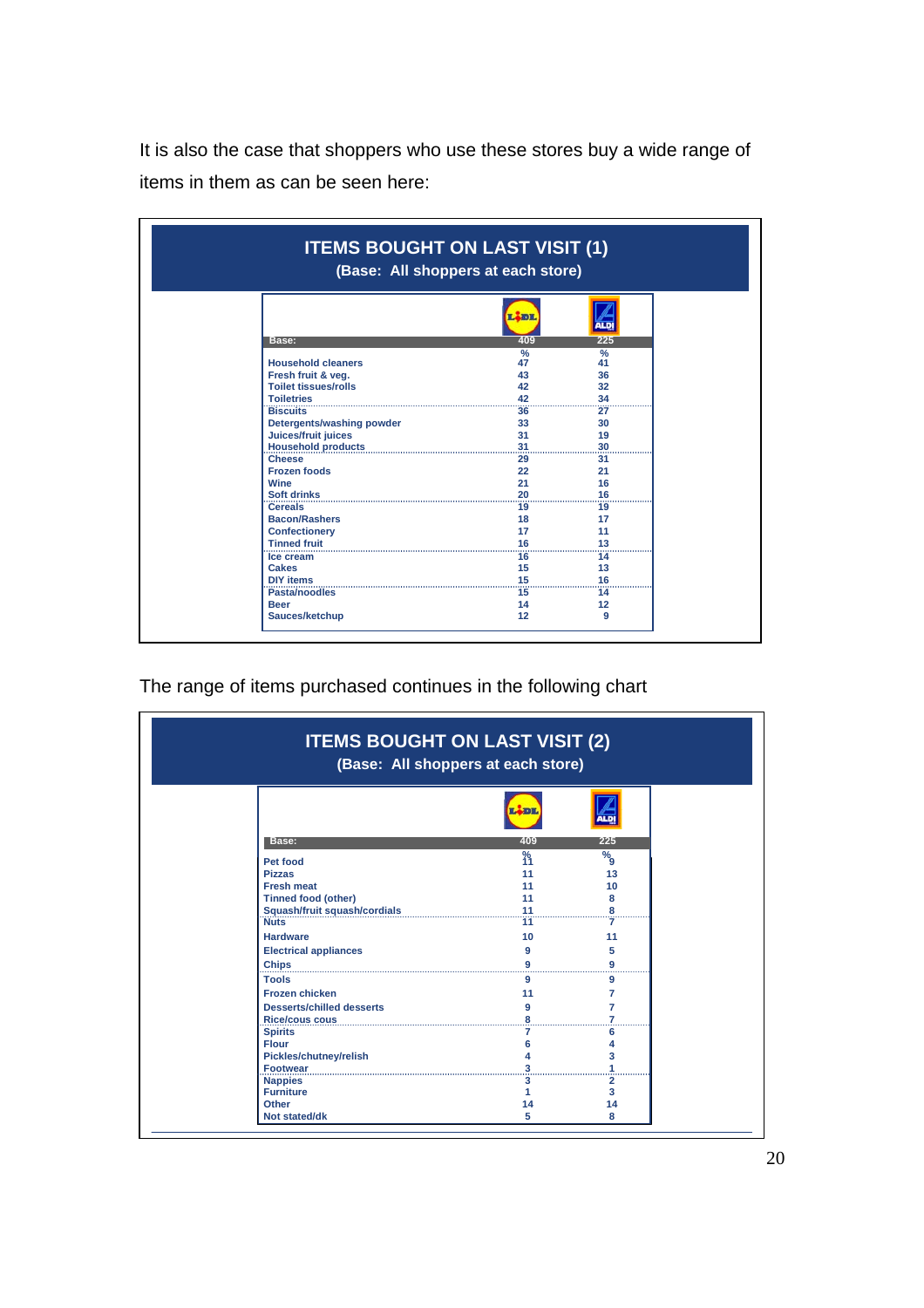# **CHAPTER THREE**

# **EVALUATING THE ALDI/LIDL OFFER**

<span id="page-20-0"></span>As in earlier surveys, respondents who used either Aldi or Lidl were asked to assess the offering in these stores under a number of headings

# **3.1 Quality of Product**



The general pattern is similar for both stores. On their initial appearance in 2002, the tendency was to be slightly doubtful about the quality of items in these stores. That rectified itself very quickly in 2003. The assessments have fallen back to a slightly more stable pattern since then.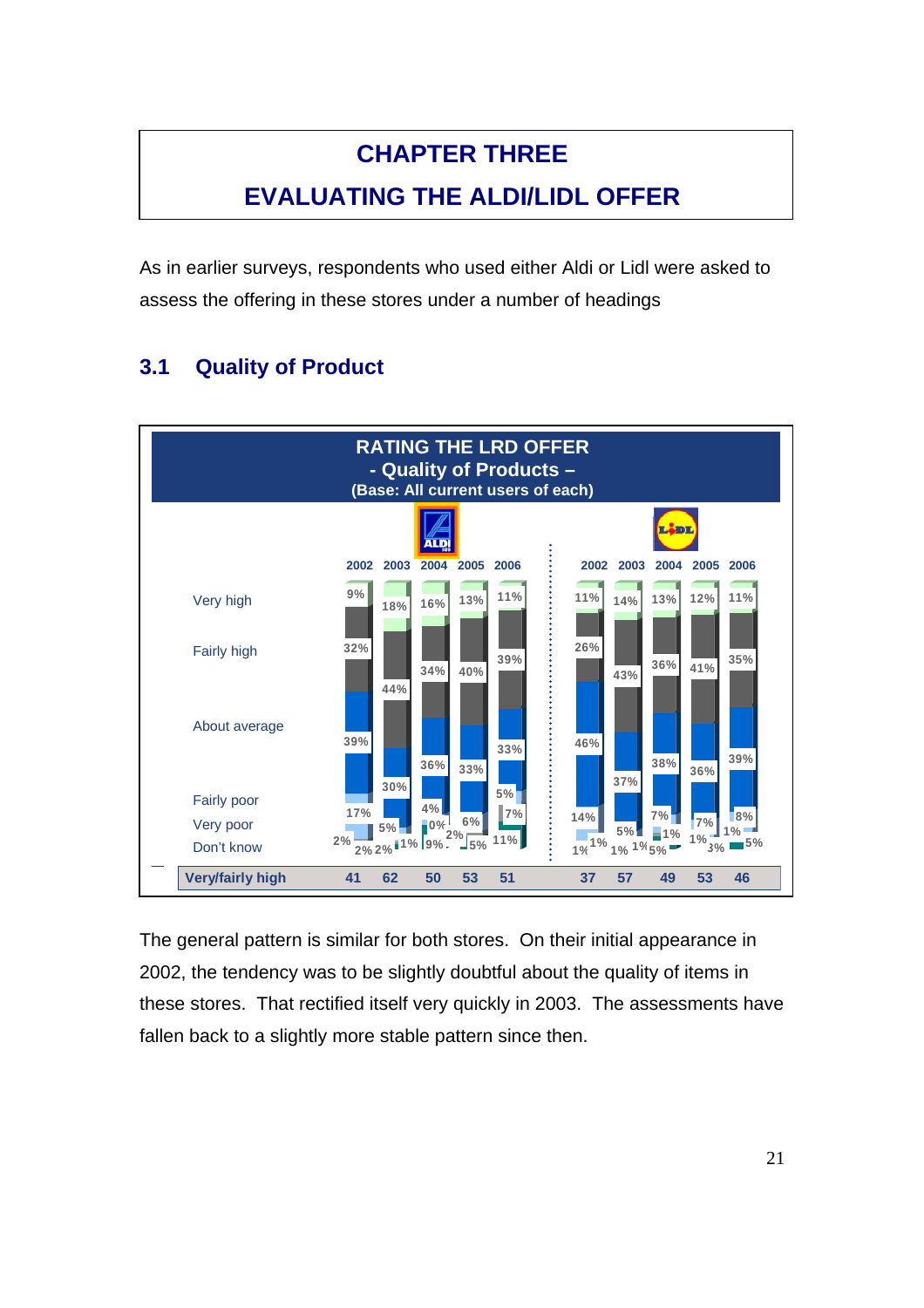# <span id="page-21-0"></span>**3.2 Range of Choice**

A similar pattern is evident in regard to ratings for range of choice



Over the past three years the average proportion of shoppers rating the range of products as excellent or very good has been close to 40%.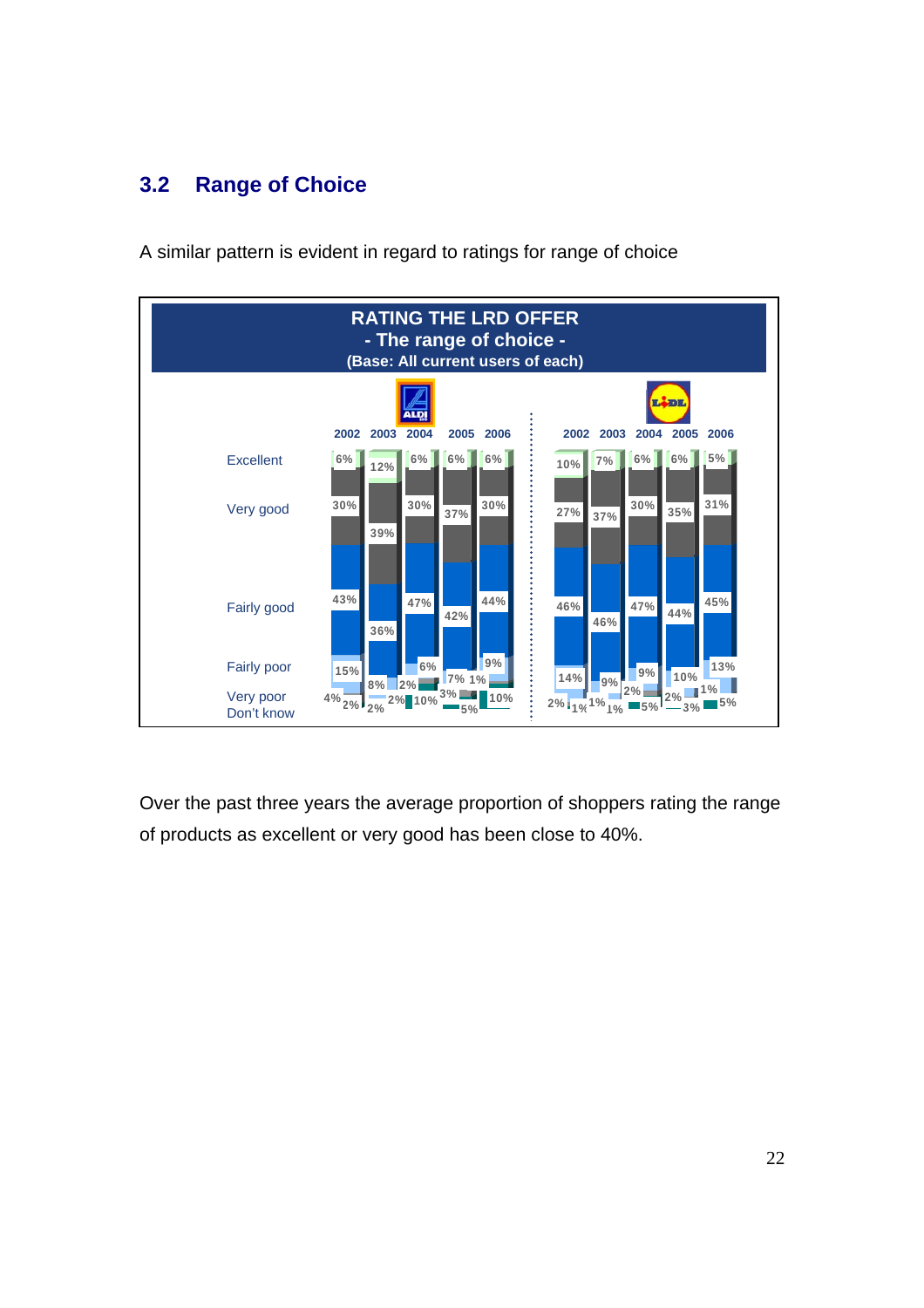## <span id="page-22-0"></span>**3.3 Value for Money**

The value for money ratings in Aldi have slipped back very marginally in 2006. Those in Lidl seem to be holding up rather better as can be seen here:

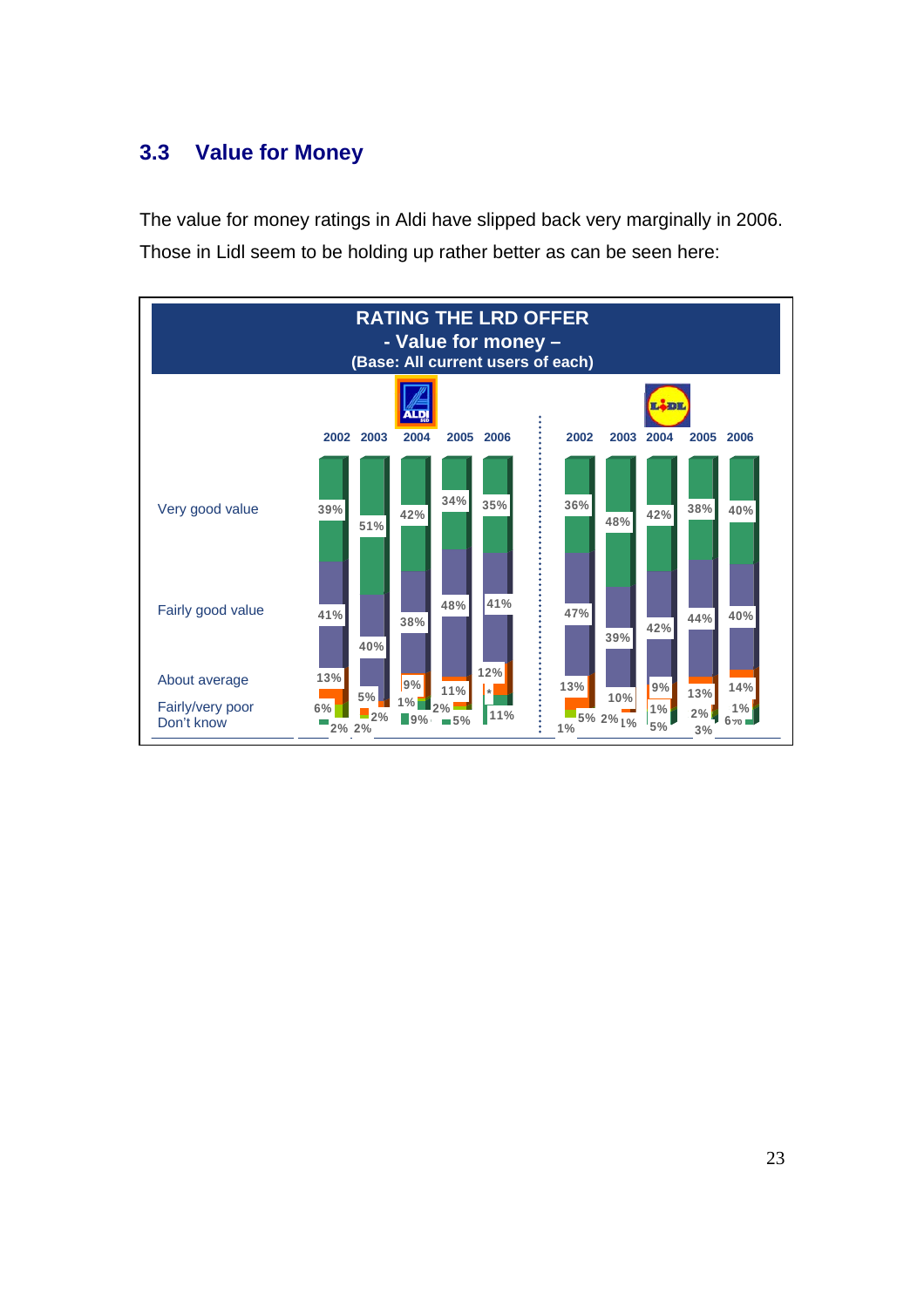## <span id="page-23-0"></span>**3.4 Price vs. main supermarkets**

Whatever about the value for money assessments, it is clear that Aldi and Lidl continue to enjoy a reputation of offering lower prices than the main supermarkets.



The numbers who believe that they offer much lower prices have diminished since the "heady" days of 2003, but the overall price comparison ratings continue to be impressive.